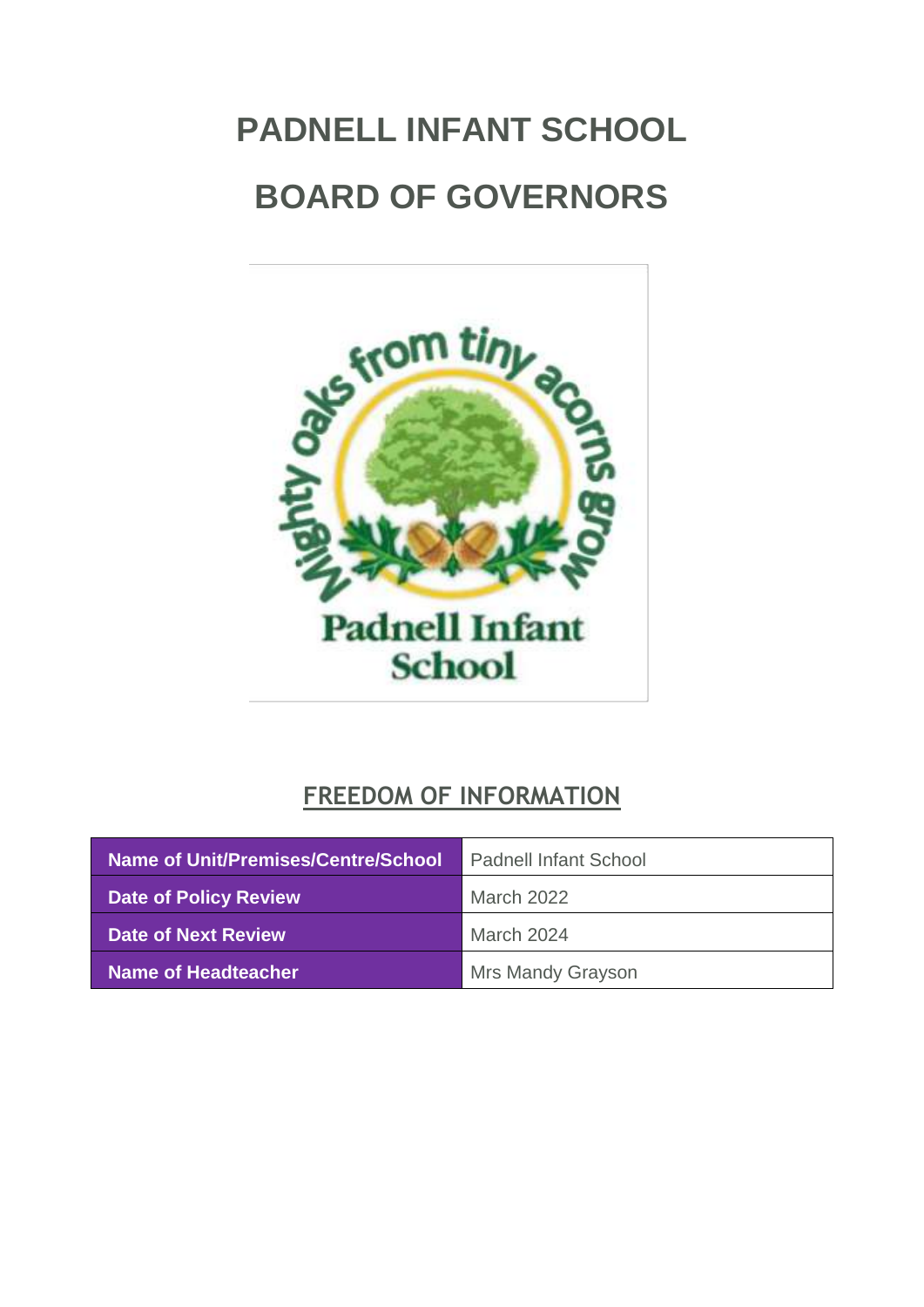# <span id="page-1-0"></span>**Administration Record**

| <b>Issue</b> | <b>Modification</b>       | <b>Approved</b>  |
|--------------|---------------------------|------------------|
| 1            | For FGB Approval          | 29 October 2018  |
| 1.1          | FGB Comments Incorporated | 01 November 2018 |
| 2            | For FGB Approval          | 13 July 2020     |
| 3            | For FGB Approval          | 7 March 2022     |
|              |                           |                  |
|              |                           |                  |
|              |                           |                  |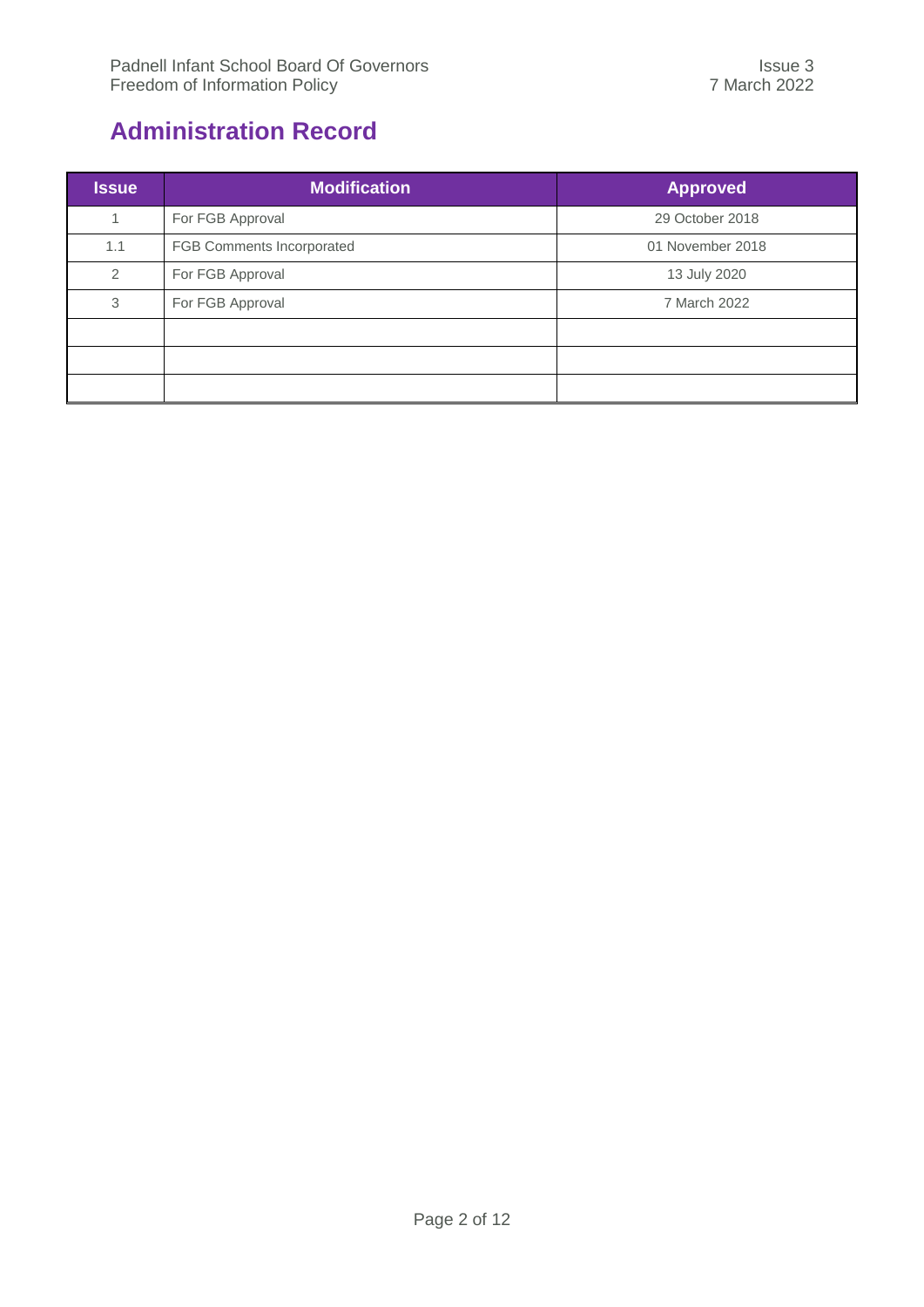# <span id="page-2-0"></span>**Contents Page**

| $\mathbf{2}$   |     | What a publication scheme is and why it has been developed 4 |  |  |
|----------------|-----|--------------------------------------------------------------|--|--|
| 3              |     |                                                              |  |  |
| 4              |     |                                                              |  |  |
| 5              |     |                                                              |  |  |
| 6              |     |                                                              |  |  |
| $\overline{7}$ |     |                                                              |  |  |
|                | 7.2 |                                                              |  |  |
|                | 7.3 |                                                              |  |  |
|                | 7.4 |                                                              |  |  |
|                | 7.5 |                                                              |  |  |
|                | 7.6 |                                                              |  |  |
| 8              |     |                                                              |  |  |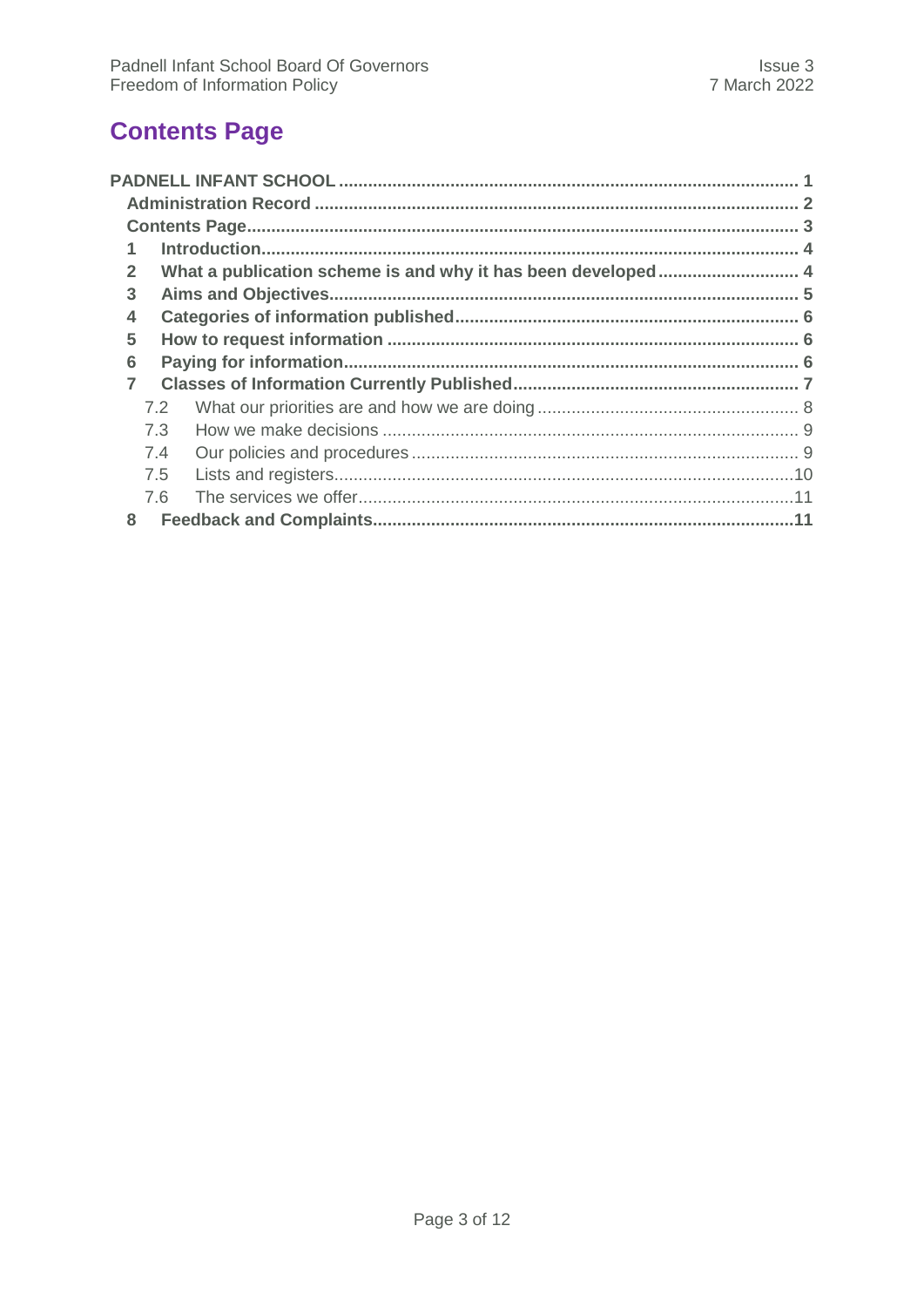### <span id="page-3-0"></span>**1 Introduction**

- 1.1.1 This is Padnell Infant School's Publication Scheme on information available under the Freedom of Information Act 2000
- 1.1.2 The governing body is responsible for maintenance of this scheme as it pertains to Padnell Infant School, Cowplain, Waterlooville, Hampshire.

# <span id="page-3-1"></span>**2 What a publication scheme is and why it has been developed**

- 2.1.1 One of the aims of the Freedom of Information Act 2000 (which is referred to as FOIA in the rest of this document) is that public authorities, including all maintained schools, should be clear and proactive about the information they will make public.
- 2.1.2 To do this we must produce a publication scheme, setting out:
	- The classes of information which we publish or intend to publish;
	- The manner in which the information will be published; and
	- Whether the information is available free of charge or on payment.
- 2.1.3 The scheme covers information already published and information which is to be published in the future. All information in our publication scheme is available in paper form. Some information which we hold may not be made public, for example personal information. This publication scheme conforms to the model scheme for schools approved by the Information Commissioner.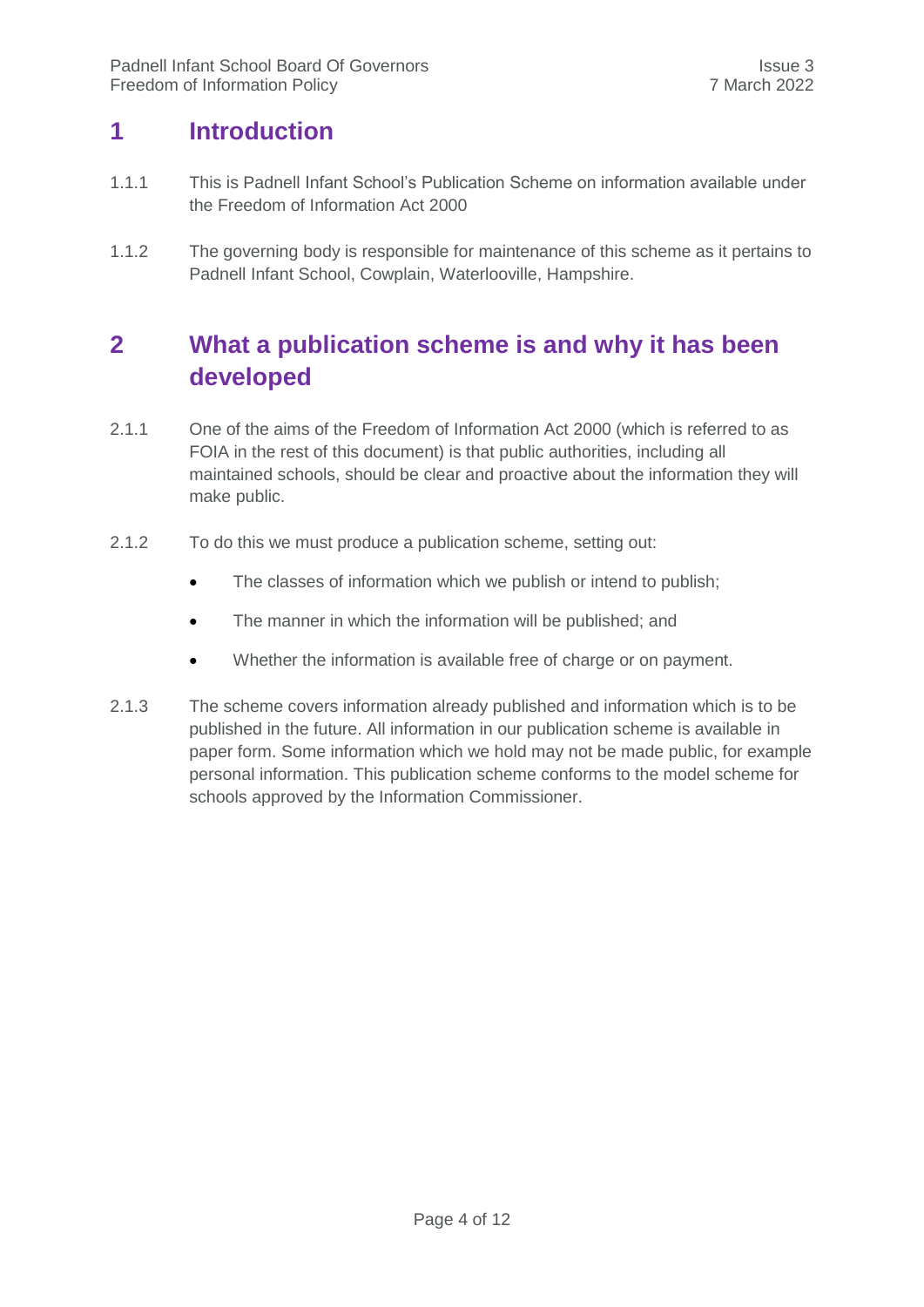# <span id="page-4-0"></span>**3 Aims and Objectives**

| 3.1.1 | At Padnell Infant School we believe that these things are important: |  |  |  |  |
|-------|----------------------------------------------------------------------|--|--|--|--|
|-------|----------------------------------------------------------------------|--|--|--|--|

| These are our key<br>values    | This means that;             | In practice;                                                                                                                                               |
|--------------------------------|------------------------------|------------------------------------------------------------------------------------------------------------------------------------------------------------|
| <b>Respect</b>                 | We feel good about ourselves | everyone is valued                                                                                                                                         |
| <b>Personal</b><br>achievement | We experience success        | opportunities are created for<br><b>SUCCESS</b>                                                                                                            |
| Independence                   | We know how to learn         | practical, active learning with the<br>development of skills for learning<br>enhance our enjoyment, interest,<br>confidence self-esteem and<br>achievement |
| <b>Motivation</b>              | We want to learn             | we love to learn                                                                                                                                           |
| Interdependence                | We work well with others     | children, teaching and support<br>staff, governors and parents work<br>together to help each other to<br>learn and develop                                 |
| <b>Creativity</b>              | We think of our own ideas    | we are encouraged to think of our<br>own ideas and are supported to<br>achieve our best                                                                    |

3.1.2 This publication scheme is a means of showing how we are pursuing these aims.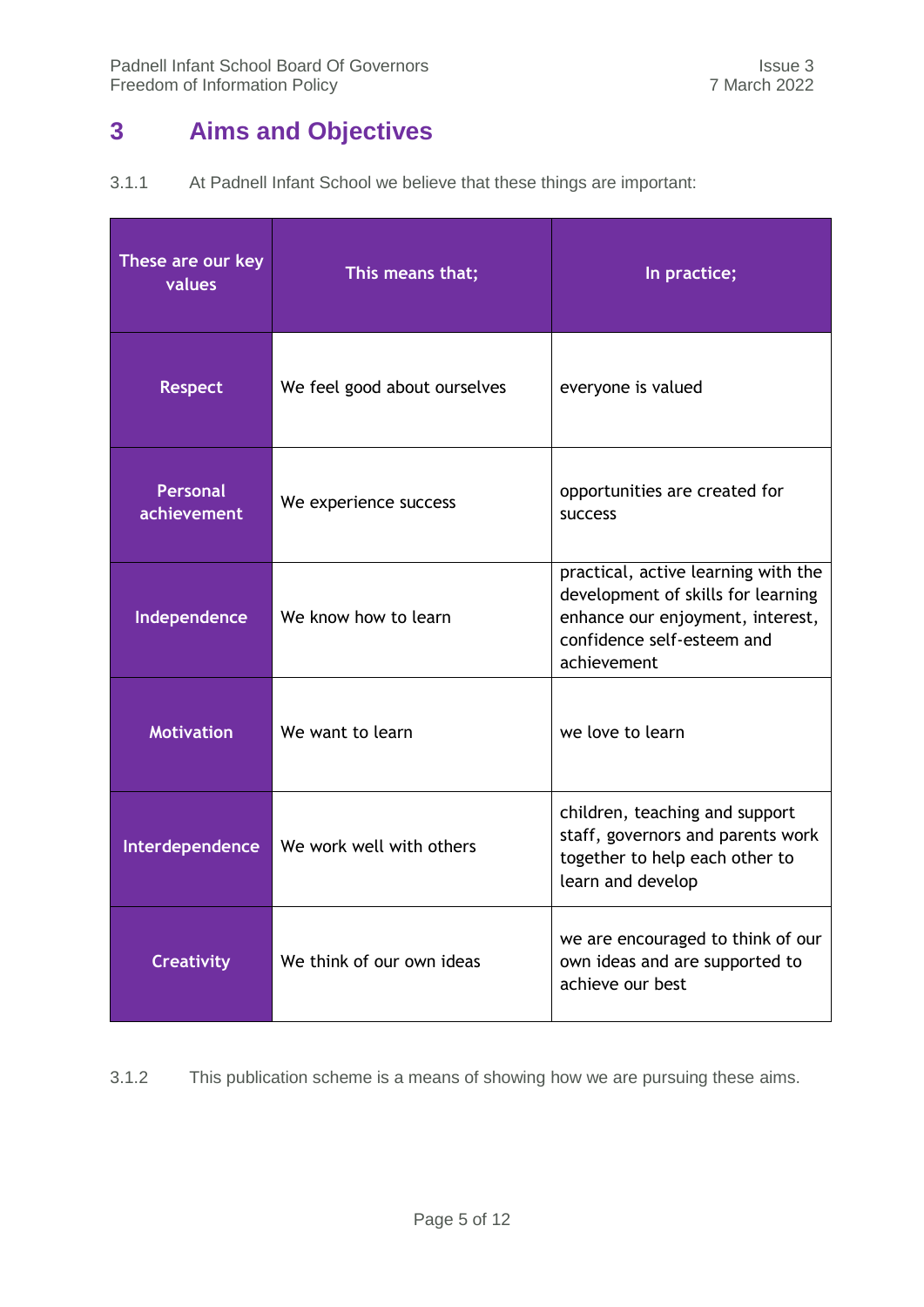### <span id="page-5-0"></span>**4 Categories of information published**

- 4.1.1 The publication scheme guides you to information which we currently publish (or have recently published) or which we will publish in the future. This is split into categories of information known as 'classes'. These are contained in section 6 of this scheme. The classes of information that we undertake to make available are organised into four broad topic areas:
	- *Pupils & Curriculum* information about policies that relate to pupils and the school curriculum;
	- School Policies and other information related to the school information about policies that relate to the school in general.

### <span id="page-5-1"></span>**5 How to request information**

5.1.1 If you require a paper version of any of the documents within the scheme, please contact the school by telephone, email or letter. Contact details are set out below.

Email: [admin@padnell-inf.hants.sch.uk](mailto:admin@padnell-inf.hants.sch.uk)

Website: www.padnell-inf.hants.sch.uk

Tel: 02392263784

Contact Address: Padnell Infant School, Padnell Avenue, Cowplain, Waterlooville, Hants. PO8 8DS

To help us process your request quickly, please clearly mark any correspondence - "PUBLICATION SCHEME REQUEST" (in CAPITALS please).

If the information you're looking for isn't available via the scheme you can still contact the school to ask if we have it.

### <span id="page-5-2"></span>**6 Paying for information**

6.1.1 Information published on our website is free, although you may incur costs from your Internet service provider. If you don't have Internet access, you can access our website using a local library or an Internet café.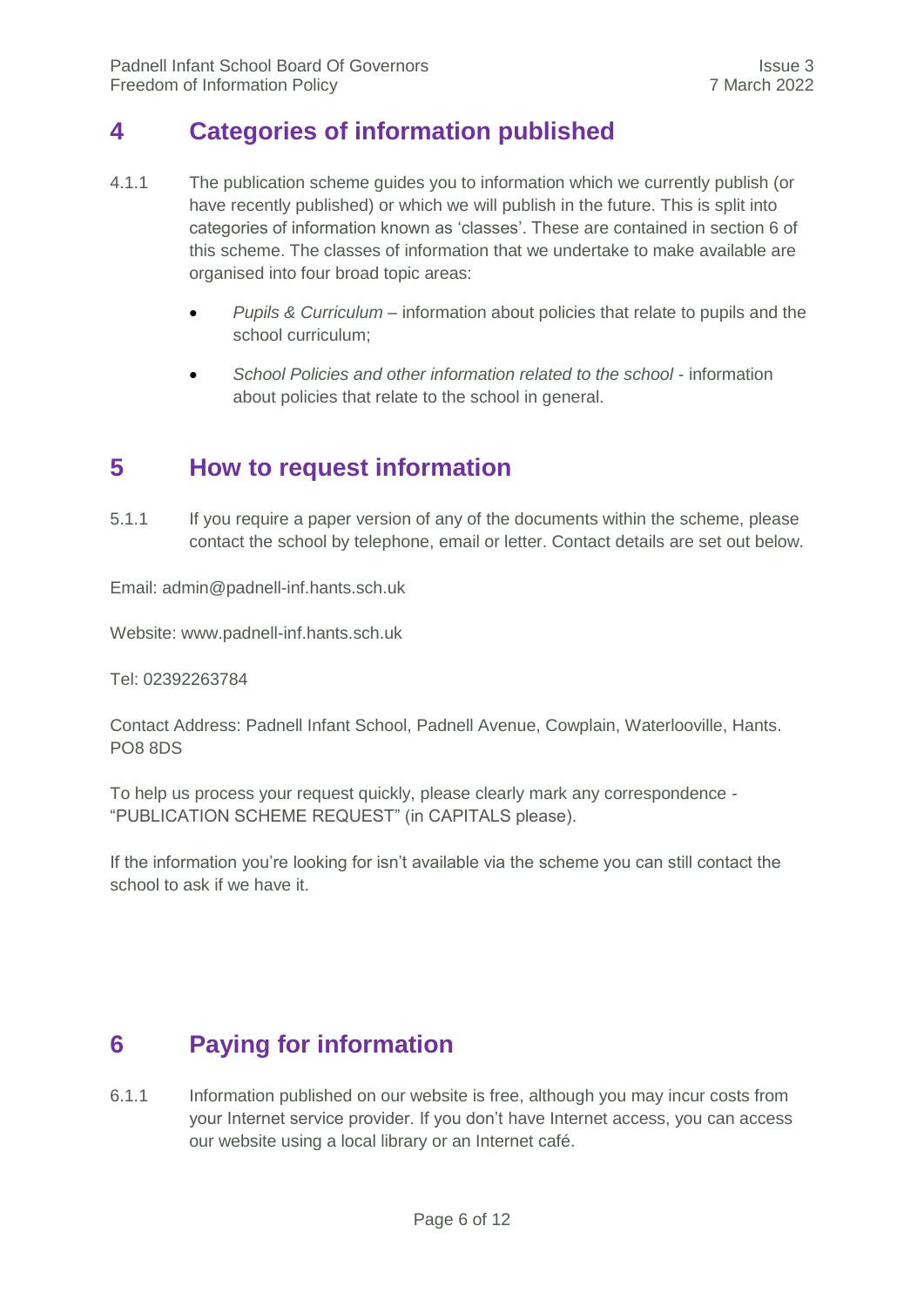6.1.2 Single copies of information covered by this publication are provided free unless stated otherwise in section 6. If your request means that we have to do a lot of photocopying or printing, or pay a large postage charge, or is for a priced item such as some printed publications or videos this will require further communication prior to costs being incurred.

### <span id="page-6-0"></span>**7 Classes of Information Currently Published**

7.1.1 We would expect information in this class to be current information only.

#### **Instrument of Government**

• The [Instrument of Government](javascript:popUpJargonDefinition(388)) is the document which records the name and category of the school and the name and constitution of its governing body.

#### Board of Governors

• The names, and contact details of the governors and the basis on which they have been appointed are available.

#### School session times and term dates

Details of school session times and dates of school terms and holidays.

#### What we spend and how we spend it

 Financial information about projected and actual income and expenditure, procurement, contracts and financial audit. This includes financial information for the current and previous two financial years.

#### Annual budget plan and financial statements

 Details of the Individual Schools Budget distributed by the Local Authority and the school's annual income and expenditure returns.

#### Capital funding

 Details of the capital funding allocated to the school together with information on related building projects and other capital projects.

#### Additional Funding

Income generation schemes and other sources of funding.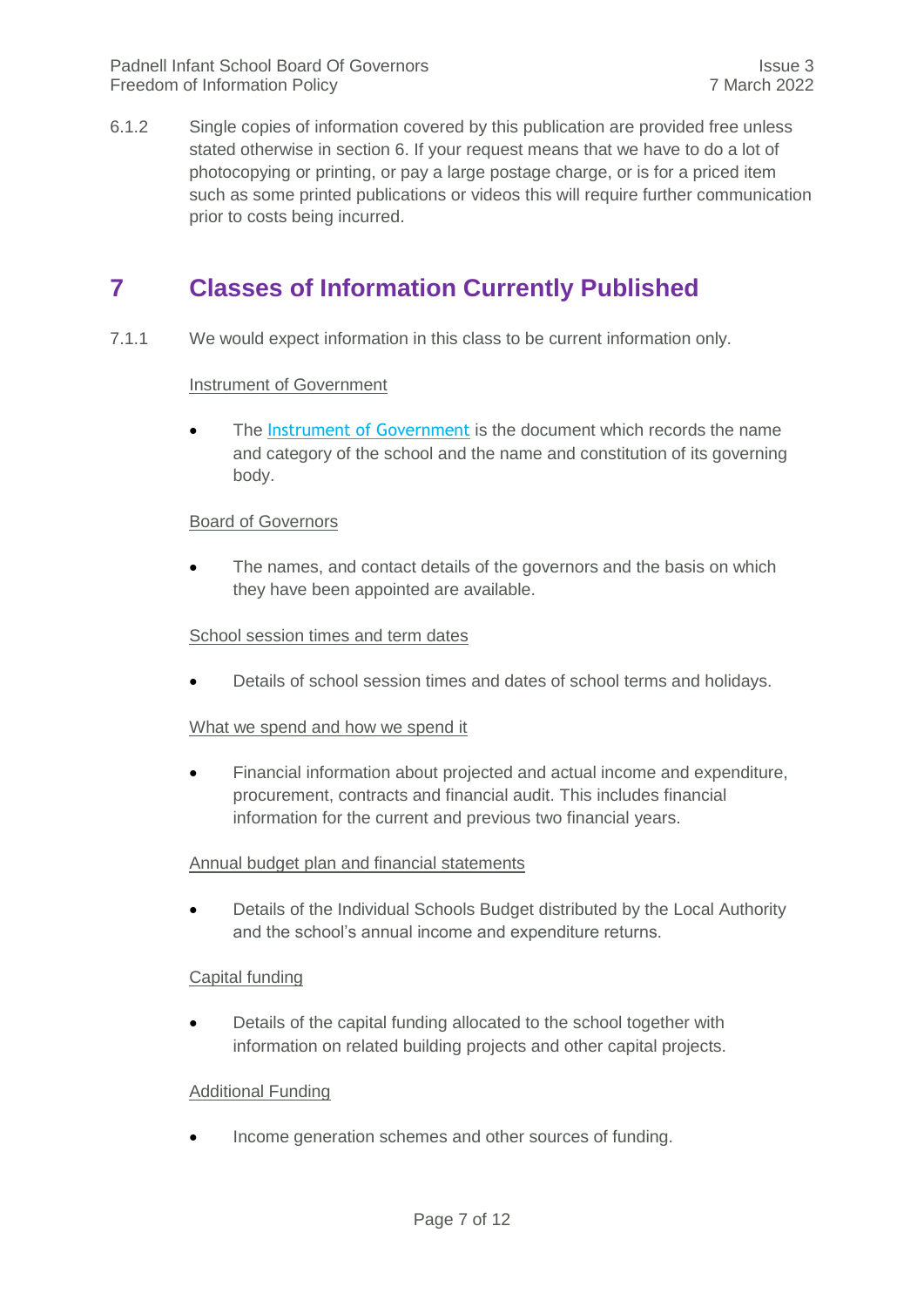#### Procurement and contracts

 Details of procedures used for the acquisition of goods and services. Details of contracts that have gone through a formal tendering process.

#### Pay policy

 The statement of the school's policy and procedures regarding teachers' pay.

#### Staffing and grading structure

#### Governors' allowances

Details of allowances and expenses that can be claimed.

#### <span id="page-7-0"></span>**7.2 What our priorities are and how we are doing**

- 7.2.1 Strategies and plans, performance indicators, audits, inspections and reviews.
- 7.2.2 Below is a list of the type of information we have readily available for publication. Any other reports or recorded information showing the school's planned or actual performance are included.

#### School profile

- Government-supplied performance data;
- The required narrative sections covering areas such as: successes during the year; areas of improvement; efforts to meet the individual needs of every child; pupil's health, safety and support; post-Ofsted action plan; and links with parents and the community.

#### Performance management information

 Performance management policy and procedures adopted by the governing body.

#### Schools future plans

 Any major proposals for the future of the school involving, for example, consultation or a change in school status.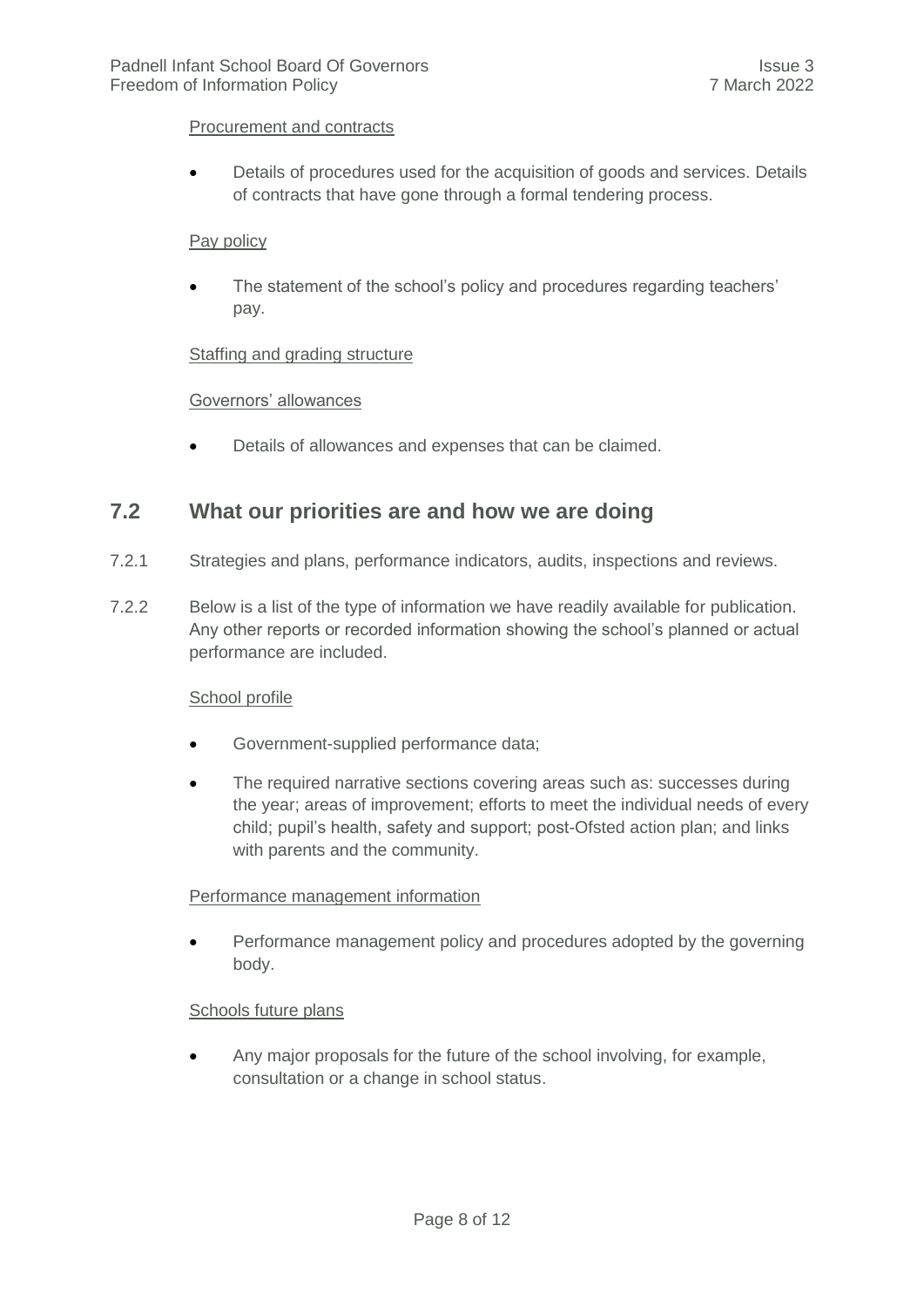#### Every Child Matters / child protection

 The contribution of the school to the five Every Child Matters outcomes. The policies and procedures that are in place to ensure that functions are exercised with a view to safeguarding and promoting the welfare of children in compliance with any guidance issued by the Secretary of State.

#### <span id="page-8-0"></span>**7.3 How we make decisions**

- 7.3.1 Decision-making processes and records of decisions.
- 7.3.2 Information in this class is available at least for the current and previous three years.

#### Admissions policy / decisions

• The school's admission arrangements and procedures, together with information about the right of appeal. Individual admission decisions will not be published, but information on application numbers/patterns of successful applicants (including criteria on which applications were successful) will be if this information is held by the school.

#### Minutes of meetings of the Governing body

 Minutes, agendas and papers considered at such meetings should be published as soon as practicable, with the exception of information that is properly considered to be private to the meeting.

#### <span id="page-8-1"></span>**7.4 Our policies and procedures**

- 7.4.1 Current written protocols, policies and procedures for delivering our services and responsibilities.
- 7.4.2 Information in this class is current only.

#### School policies

 This will include school policies and procedures together with other information related to the school such as charging and remissions policy, health and safety and risk assessment, complaints procedure, staff conduct policy, discipline and grievance policies, pay policy, staffing structure implementation plan. It will also include policies and procedures for handling information requests.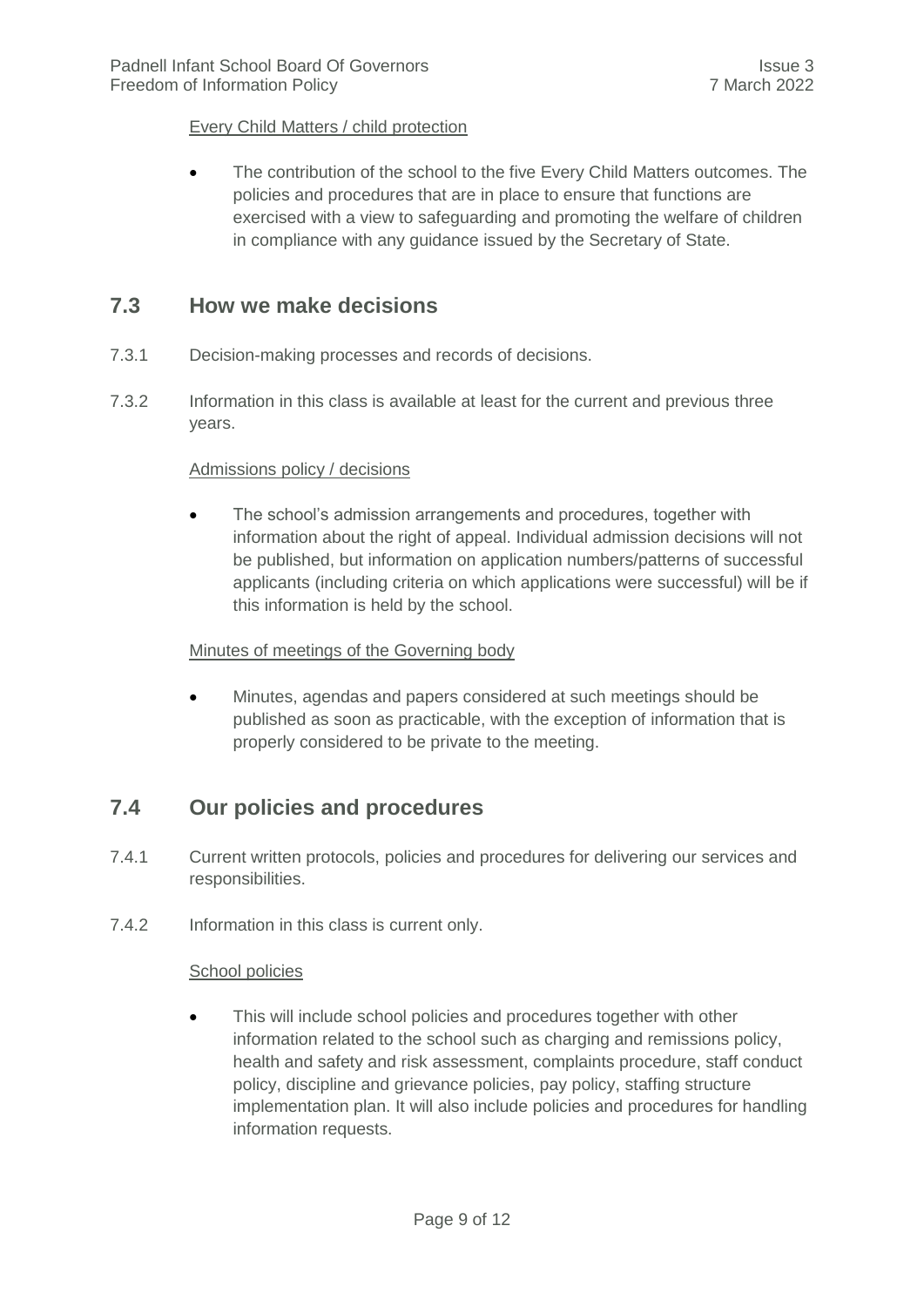#### Pupil and Curriculum policies

• This will include such policies as home-school agreement, curriculum, sex education, special educational needs, accessibility, race equality, collective worship and pupil discipline.

#### Records management and personal data policies

 This will include information security policies, records retention, destruction and archive policies, and data protection (including data sharing) policies.

#### Equality and diversity

 This will also include policies, schemes, statements, procedures and guidelines relating to equal opportunities.

#### Policies and procedures for the recruitment of staff

 If vacancies are advertised as part of recruitment policies, details of current vacancies will be readily available.

#### Charging regimes and policies

 Details of any statutory charging regimes will be provided. Charging policies include charges made for information routinely published. It should clearly state what costs are to be recovered, the basis on which they are made, and how they are calculated.

#### <span id="page-9-0"></span>**7.5 Lists and registers**

7.5.1 This is to be information in currently maintained list and registers only.

#### Curriculum circulars and statutory instruments

 Statutory Instruments (for example Regulations), departmental circulars and administrative memoranda sent to the Head Teacher/Governing Body concerning the curriculum.

#### Disclosure logs

 If a school produces a disclosure log indicating the information provided in response to requests, it should be readily available. Disclosure logs are recommended as good practice.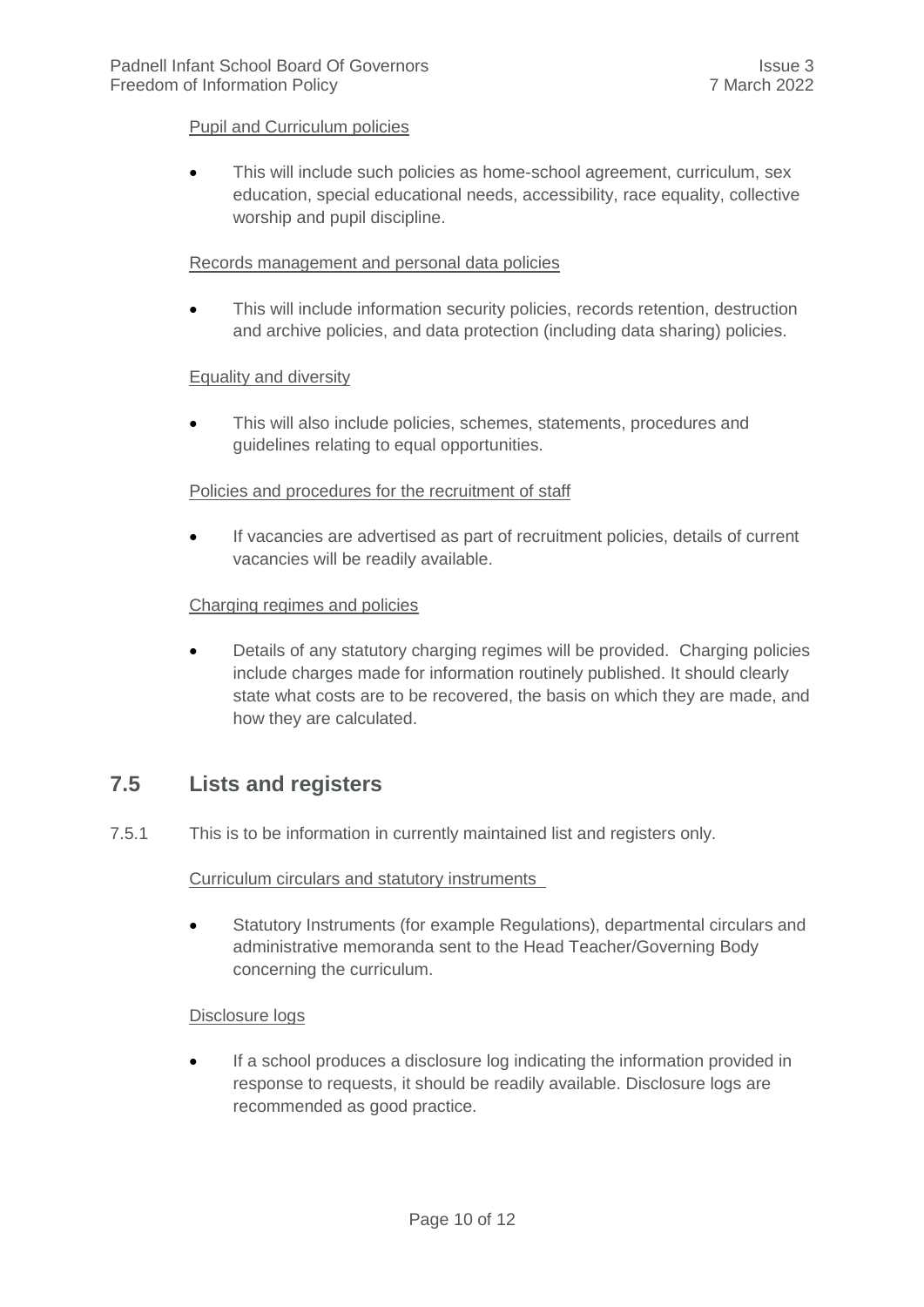#### Asset register

- We would expect some information from capital asset registers to be available, if such registers are held.
- Any information the school is currently legally required to hold in publicly available registers

#### <span id="page-10-0"></span>**7.6 The services we offer**

- 7.6.1 Information about the services the school provides including leaflets, guidance and newsletters.
- 7.6.2 Generally this is an extension of part of the first class of information and may also relate to information covered in other classes. Examples of services that are to be included here are:
	- **•** Extra-curricular activities;
	- Out of school clubs;
	- School publications;
	- Services for which the school is entitled to recover a fee, together with those fees;
	- Leaflets, booklets and newsletters.

## <span id="page-10-1"></span>**8 Feedback and Complaints**

- 8.1.1 We welcome any comments or suggestions you may have about the scheme. If you want to make any comments about this publication scheme or if you require further assistance or wish to make a complaint then initially this should be addressed to *[Chair of Governors, Padnell Infant School].*
- 8.1.2 If you are not satisfied with the assistance that you get or if we have not been able to resolve your complaint and you feel that a formal complaint needs to be made then this should be addressed to the Information Commissioner's Office. This is the organisation that ensures compliance with the Freedom of Information Act 2000 and that deals with formal complaints.
- 8.1.3 They can be contacted at:

Information Commissioner, Wycliffe House, Water Lane, Wilmslow, Cheshire, SK9 5AF